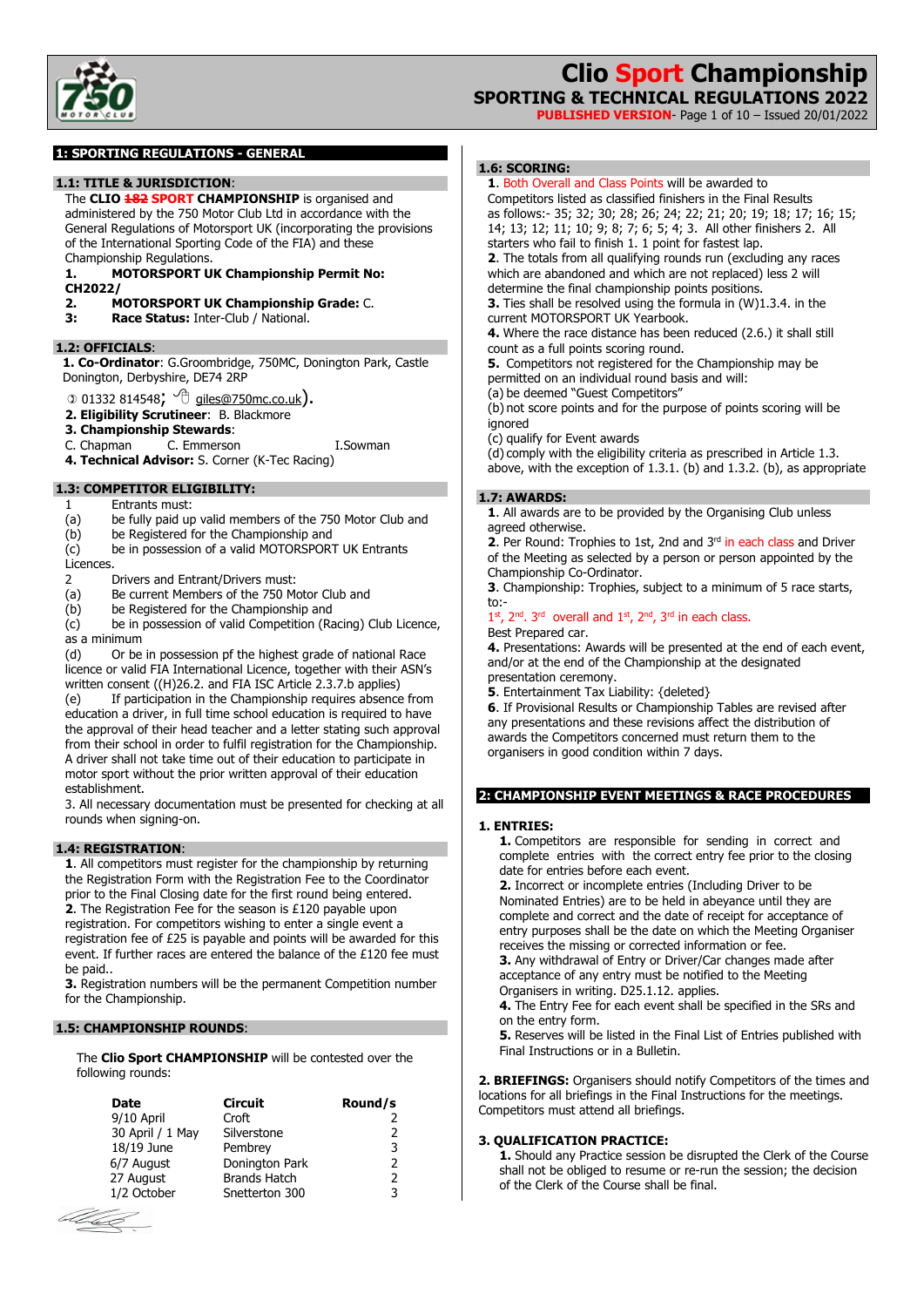

**PUBLISHED VERSION**- Page 2 of 10 – Issued 20/01/2022

**2.** Each driver shall complete a minimum of 3 laps in the car to be raced, and in the correct session, in order to qualify (MOTORSPORT UK Regulations Q12.4).

**4. RACES:** Should any race be disrupted the Clerk of the Course shall not be obliged to resume or rerun the race ((Q)12.15) (1.6.4. above applies)

#### **5. STARTS:**

**1.** All cars will be released to form up on the grid prior to the start in formation as specified on the grid sheet.

**2.** The start will be via Standing start. The minimum Countdown procedures/audible warnings sequence shall be:-

I. 1 minute to start of Green Flag/Pace Lap - Start

Engines/Clear Grid.

II. 30 Seconds - Visible and audible warning for start of Green Flag/Pace Lap.

III. A five second board will be used to indicate that the grid is complete.

IV. The red lights will be switched on five seconds after the board is withdrawn.

**3.** Any car removed from the grid after the 1 minute stage or driven into the pits on the Green Flag lap shall be held in the pitlane and may start the race after the last car has passed the startline or pitlane exit, whichever is the later to take the start from the grid.

**4.** Any driver unable to start the Green Flag/Pace lap or start are required to indicate their situation as per MOTORSPORT UK Regulation (Q)12.11.2. In addition any driver unable to maintain grid positions on the Green Flag Lap, to the extent that ALL other cars are ahead of them, may complete the Green Flag lap but MUST remain at the rear of the last row of the grid but ahead of any cars to be started with a time delay.

**5.** In the event of any starting lights failure the Starter will revert to use of the National Flag.

**6. SESSION RED FLAG:** Should the need arise to stop any race or practice; RED LIGHTS will be switched on at the Startline and RED FLAGS will be displayed at the Startline and at all Marshals Signalling Points around the Circuit. This is the signal for all drivers to cease circulating at racing speeds, to slow to a safe and reasonable pace and to return to the pit lane, during practice, and to the starting grid area, during a race, unless otherwise directed by officials. Cars may not enter the Pits unless directed to do so. Work on cars already in the Pits must cease when a race is stopped.

## **7. PITS, PADDOCK & PITLANE SAFETY:**

**1** Pits & Paddock: Competitors must ensure that MOTORSPORT UK, Circuit Management and Organising Club Safety Regulations are complied with at all times**.** 

**2.** Pitlane: The outer lane or lanes are to be kept unobstructed to allow safe passage of cars at all times. The onus shall be on all Drivers to take all due care and respect the pit lane speed limits. **3.** Refuelling: May only be carried out in accordance with the MOTORSPORT UK General Regulations, the Organising Club Regulations, Circuit Management Regulations and the SRs or Final Instructions issued for each Circuit/Meeting.

**4.** Speed Limit: Pit Lane Speed Limit will be 60 km/h.

**8. RACE FINISHES:** After taking the Chequered Flag drivers are required to:

I. progressively and safely slow down

II. remain behind any competitors ahead of them,

III. return to the Pit Lane Entrance/Paddock Entrance as instructed,

IV. comply with any directions given by Marshals or Officials V. keep their helmets on and harnesses done up while on the circuit or in the pitlane.

**9. RESULTS:** All Practice Timesheets, Grids, Race Results are to be



**10. TIMING MODULES:** The 750 Motor Club utilises transponderbased timing and competitors must have a compatible transponder fitted and working and advise the race organisers of its number prior to the event. Compatible transponders include the AMB TRANX 260 and MyLaps X2 & TR2 models.

11. **OUALIFICATION RACES:** If any event is oversubscribed the Organising Club may at their discretion run Qualification Races.

12. OPERATION OF SAFETY CAR: The Safety Car will be brought into operation and run in accordance with Section Q, Appendix 3 of the MOTORSPORT UK General Regulations.

#### **13. ONBOARD CAMERAS:**

All competitors are required to carry an on board, in car camera that records to an SD (or micro-SD) card that must be capable of recording HD footage that can be played back on a standard laptop. Recordings from the cameras may be used where there is an incident which is subsequently brought before the Clerk of the Course for investigation.

It is the competitor's sole responsibility to ensure safe installation and effective operation of the camera equipment. At all times cameras must be fitted in accordance with MOTORSPORT UK regulations and be approved by the Chief Scrutineer in accordance with J.5.21 Cameras must be mounted in a position such that the steering wheel and track in clear view. The unit must always be switched on and be recording when the car is on track during any official free practice, qualification session and race.

The onus is on the competitor to ensure that the camera unit battery is charged, the camera switched on to record and manage the storage to ensure enough space is available on which to record during the above-mentioned sessions.

In the event that no recording is available when requested by the Organisers or Clerk of the Course for judicial purposes then the following penalties will be applied by the Clerk of the Course.

a. First offence – Championship Reprimand

b. Second Offence - Championship Points Deduction – Equivalent to an 8th place finish.

c. Third Offence - Disqualification.

## **3: SPECIFIC CHAMPIONSHIP REGULATIONS**

**1**. In the event of any rounds being oversubscribed the Organising Club may, in liaison with the Championship Coordinator, at their discretion run Qualification races as per 2.11 of these regulations. Alternatively, at double header race meetings, should there be sufficient space within the timetable, the Organising Club may divide the grid after qualifying into 3 separate Groups. The Groups will then form 3 races whereby each competitor participates in two races. All 3 races will be eligible for full championship points.

At each Round of the championship Race 1 grid positions will be determined by each competitor's fastest lap time in Qualifying. At double header meetings, the grid positions for Race 2 will be determined by the competitors fastest lap in Race 1. At triple header race meetings, the grid will be determined by the competitors fastest lap in Race 2.

**2.** The Championship co-ordinator reserves the right to request the fitting of a 750MC owned data logging system to any car prior to competition. Failure to comply will result in disqualification.

**3.** The championship organizers reserves the right to request the

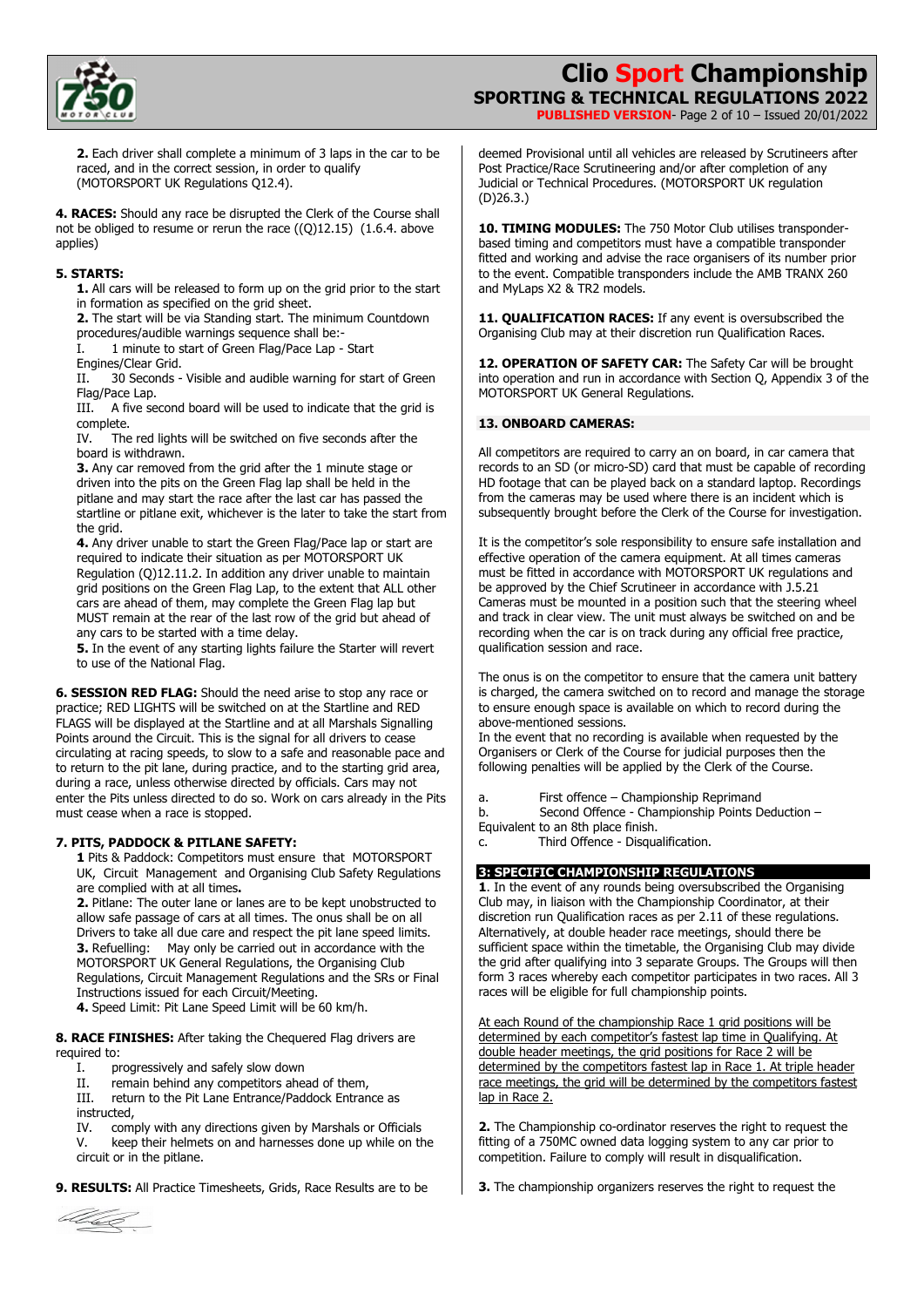

**PUBLISHED VERSION**- Page 3 of 10 – Issued 20/01/2022

fitting of 750MC owned dampers and lower arms or place a competitor's car on a mobile dynamometer whilst in parc ferme. Failure to comply will result in disqualification.

#### **4: SPECIFIC CHAMPIONSHIP PENALTIES:**

**In accordance with Section C of the current MOTORSPORT UK Yearbook and additionally:** 

#### **4.1: INFRINGEMENT OF TECHNICAL REGULATIONS**:

**1.** Arising from post practice Scrutineering or Judicial Action: Minimum Penalty: The provisions of MOTORSPORT UK Regulations: C3.3.

**2.** Arising from post-race Scrutineering or Judicial Action:

Minimum Penalty: The provisions of MOTORSPORT UK Regulations: C3.5.1 (a) and (b).

For infringements deemed to be of a more serious nature the Clerk of the Course will invoke the provisions of Regulation C3.5.1 (c).

#### **4.2: ADDITIONAL SPECIFIC CHAMPIONSHIP PENALTIES**

**1**. In the case of a driver being disqualified from a race, the Clerk of Course will impose the penalties set out in MOTORSPORT UK Regulation C3.5.1 a & b and may impose the penalty set out in MOTORSPORT UK Regulation C3.5.1 c.

**2**. In order to maintain standards of conduct, the Championship Organisers will monitor all Officials/Observers reports of adverse behavior at race meetings. If any individual is included on two such reports during one racing season the Championship Organisers will request the Clerk of Course at future race meetings to consider specific observation of that driver's conduct.

**3**. The Clerk of Course may impose a "Stop-Go" or "Drive through" penalty during a race in accordance with MOTORSPORT UK Regulation Q.12.26.

**4.** Any Competitor who is penalized under the Championship Sporting Regulations at any stage of a Championship event and receives an allocation of penalty points on their race license in accordance with MOTORSPORT UK Regulations, will receive a Championship points deduction equal to the number of penalty points which were allocated. Should the same competitor receive penalty points at another round of the Championship then the number of Championship points deducted will be double the number of penalty points applied. If penalty points are applied at a third round, then the Championship points deducted will be triple this number, and quadrupled at the fourth occurrence of such a penalty etc. This may result in a driver receiving a negative score.

**5.** Championship Stewards are also empowered to consider any request from the Championship co-ordinator to penalize any Competitor for any breach of Championship regulations and, after holding a formal hearing if they deem it necessary, to impose a penalty in accordance with MOTORSPORT UK Regulation C.2.1.1 (subject to the rights of appeal provided for in Section C.) **6.** One or more of the following may be imposed by the Championship Stewards as appropriate;

a) Reprimand

b) Fine. This may be also applied in the case of a driver receiving three reprimands from the Championship Stewards in one season.

c) C) Time or Grid Penalties

d) D) Suspension from all or part of the Championship. This may also be applied in the case of a driver receiving two fines from the Championship Stewards in one season.

## **5: TECHNICAL REGULATIONS**

#### **5.1: INTRODUCTION**:

**a)** The following Technical Regulations are set out in accordance with the MOTORSPORT UK specified format and it should be clearly understood that if the following texts do not clearly specify that you can do it, you must work on the principle that you cannot. The fact

black

that some modifications are mentioned as prohibited does not imply that others are allowed.

**b) STANDARD:** The word 'standard' used within these technical regulations as a description of components is to be interpreted as per 'Standard Part' defined in Section B – Nomenclature & definitions in the MOTORSPORT UK Blue Book. Checking will be by comparison to spare parts supplied by the manufacturer's official agent or by any other means necessary to ensure compliance. It applies to the specified component/s from the manufacturer's parts list for the model / engine shown on the entry form or registration form. No modifications permitted beyond the repair or adjustment processes specifically specified by the manufacturers' workshop manual or microfiche.' Checking will be by comparison to spare parts supplied by the manufacturer's official agent or by any other means necessary to ensure compliance. Where specifications for parts (e.g camshaft, final drive, gear ratios, anti-roll bars etc) are stated within table 6.3 of these regulations, they are mandatory for that make and model of car.

**c) STANDARD PATTERN**: The words 'standard pattern' used within these technical regulations as a description of components is to be interpreted as per 'Standard Pattern Part' defined in Section B – Nomenclature & definitions in the MOTORSPORT UK Blue Book. Checking will be by comparison to spare parts supplied by the manufacturer's official agent or by any other means necessary to ensure compliance.

**d)** Homologation papers, including VO, VK or ES extensions, will not be accepted as proof of specification of any components.

#### **5.2: GENERAL DESCRIPTION**:

**1**) The **CLIO 182 SPORT CHAMPIONSHIP** is for Competitors participating in the following models of car:

CLASS A: RENAULT 182 CLIO CUP Hatchback Car [Model: CLIO II, Model Type: CB22] available on general catalogued sale and available from stock through normal retail dealer outlets in the UK being only RHD and as specified by the 750 Motor Club Limited. The engine capacity is 2000cc multi-valve per cylinder. This capacity limit is the original engine size. For validity and procurement of Standard parts [5.1.b and c] the Vehicle Identification Number is: VF1CB220F32892321

CLASS B: RENAULT CLIO 197 and 200 [Model: CLIO III, Model Type: CR1N] that have the larger diameter front suspension top mounts (part numbers 7701208822 (N/S) 7701208823 (O/S)) that were fitted on vehicles manufactured prior to mid-2010.

All vehicles must have been available on general catalogued sale and available from stock through normal retail dealer outlets in the UK being only RHD and as specified by the 750 Motor Club Limited. The engine capacity is 2000cc multi-valve per cylinder. This capacity limit is the original engine size.

There are no restrictions on the trailering of cars to/from the circuit. All vehicles must be of sound construction and mechanical condition and be well maintained. There is no requirement for an MOT Certificate, Road Tax or Insurance. It is the intention of the 750 Motor Club Limited to equalise the performance of the cars by setting minimum weights. The 750 Motor Club reserves the right to amend the minimum weights specified in 5.14.1 at any stage of the season by giving 7 days' notice. It is also the intention of the 750 Motor Club Limited to use other means if necessary, to equalise the performance of cars by, for example, rev limiters or air intake trictors. These restrictions may be imposed on any car and/or driver combination at any stage during the racing season. There is no appeal against the application or addition of ballast or other restrictions. All restrictors/rev limiters will remain the property of the 750 Motor Club Limited and must be returned in good condition to the Competitions Secretary within 2 weeks of the last round of each season.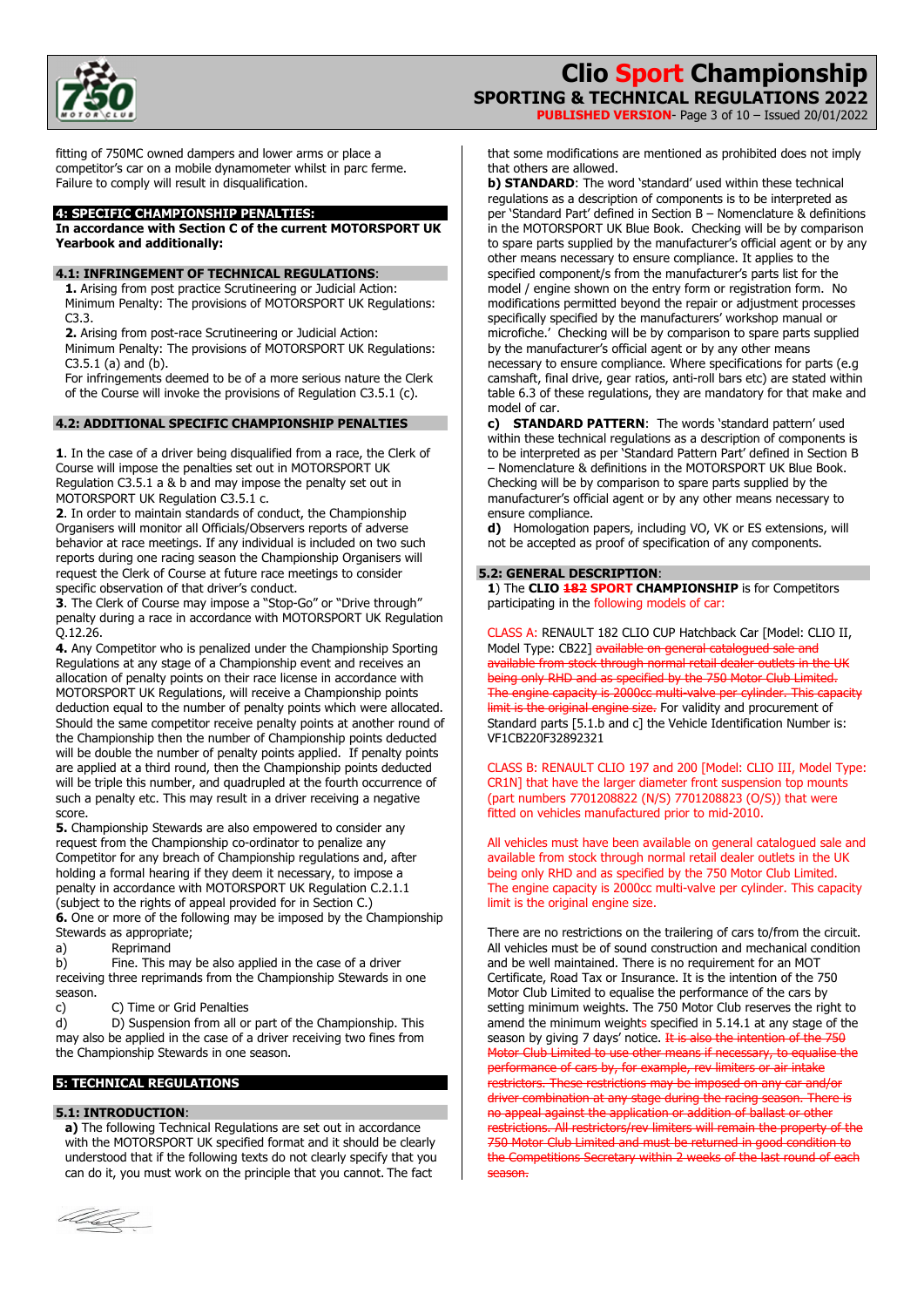

**PUBLISHED VERSION**- Page 4 of 10 – Issued 20/01/2022

**2**) **Examination of vehicles**. The organisers (in addition to any other powers they may have under these regulations) reserve the right before or after any race in the series to designate any one or more of the competing cars for special eligibility scrutineering. Competitors must be prepared, with tools and spare parts as necessary, to enable inspection of components, or to have units sealed at the circuit for later inspection by an Eligibility Scrutineer at the Competitor's expense.

Upon such selection being made the competitor shall immediately place the car under the control of the organisers and be deemed to have permitted all such scrutineering, examination and testing as the organisers may reasonably require. The organisers have the right to: **a)** Examine the car at the circuit for such period as they may reasonably require and take fuel samples.

**b)** Retain the car for detailed examination at premises chosen by the organisers. If the organisers elect to retain the car they shall make it available for collection by the competitor at least seven days prior to the qualification session for the next race in the series unless the car is found to be in breach of these regulations.

**c)** Seal the car and its components in such a manner as they may choose and require the competitor at their own expense to present the car at any other premises chosen by the organisers for detailed examination within a specified period and / or remove the car by transporter at no expense to the competitor to an appointed location. The competitor will be advised in writing of the time, date and location of the subsequent testing or eligibility examination. The overseen stripping of the engine or any required component will be undertaken by the competitor and / or mechanic / technician nominated by the competitor.

### **5.3: SAFETY REQUIREMENTS**:

The Articles of MOTORSPORT UK Section K Safety Criteria Regulations will apply, and specifically:

CLASS A: A Six-point FIA or MOTORSPORT UK homologated bolt in roll cage to K Drawing No 5 ONLY. Roll cages must have a single door bar on both the driver and passenger side of car but double door bars to either K Drawing No. 12g or 12h are STRONGLY RECCOMENDED. For the avoidance of doubt Safety Devices cages with the serial number R022 are permitted, however those with the serial number R017 are not permitted. Custom Cages, cage number RC2B/017 is permitted. A Harness Bar (1.1.13) is compulsory and must be fitted as per 1.3.9 to supplement 'Hans' devices.

CLASS B: The only permitted roll cage is the KTR 3RS MSA Six-point bolt in roll cage supplied by K-Tec Racing (part number: 010/KTR/ROL/066B). For cars built prior to 2021 the Safety Devices roll cage with the part number R019 is permitted.

CLASSES A & B: Seat belts as per K2.1 (not 2.1.2) and FIA homologated ; K2 and K5 – K14; Extinguishers must be plumbed in and comply with K 3.1.

## **5.4: GENERAL TECHNICAL REQUIREMENTS & EXCEPTIONS**:

All cars must comply with the requirements of sections J and Q of the current MOTORSPORT UK Yearbook. All vehicles must be of sound construction and mechanical condition and be well maintained. Water hoses, oil hoses, power steering hoses and their associated clips are free. Fasteners (e.g. nuts, bolts) are free. Rose Joints of any type are prohibited [except as fitted to mandatory items]. AN ELIGIBILITY GUIDE [TECHNICAL SPECIFICATIONS] HAS BEEN PREPARED AND THE CAR MUST COMPLY WITH THOSE SPECIFICATIONS AS DETAILED IN SECTION 6.0

The organisers reserve the right to refuse entry from a any car of which the preparation is of a poor standard (including the external appearance) and which is likely to bring the championship into disrepute.

#### **5.5: CHASSIS**:

CLASS A & B: No chassis stiffening is permitted except that derived



from the fitting of the roll cage using only the six mounting feet inside the car, no other attachment to the bodyshell is permitted even if provided by the cage manufacturer. Seam-welding of the shell is prohibited; fitting of a front or rear strut brace is prohibited. No modifications to body shell are permitted except the removal off redundant inertia trim/reel mounts.

## **5.6: BODYWORK**:

**(Refer to 5.1.) CLASS A**

#### **1. Modifications Permitted**:

**1. General**: Mandatory fitment of laminated windscreen. **2. Interior**: Driver's seat may be replaced. Passenger seat, rear seats, floor coverings, roof lining, detachable boot covers (parcel shelf), radio/stereo units speakers and associated wiring, spare wheel and tools may be removed. Steering wheel may be changed (compulsory if an air bag is fitted as original equipment). Electric window winding mechanisms must be retained; all windows must remain operable and all weather strips/channels must be retained. It is permitted to remove the air-conditioning if fitted [subject to conditions stipulated in 6.1.4]. An interior rear-view mirror must be fitted to the left of the driver. Front door panels may be replaced with aluminium or carbon fibre sheeting or suitable plastic sheeting this must be executed to a high standard with no sharp edges and with smooth surface. The central locking mechanisms including locking motors must be removed; manual interior door lock mechanisms must be disabled. The standard door latching mechanism must be retained.

**3. Exterior**: The standard Driver and passenger wing mirror 'pods' must be retained but the choice of mirror within them is free. Plastic front wheel-arch inner liners must be removed. Bonnet and rear hatch locks/latches must be removed along with any auxiliary latch; the bonnet and rear hatch must be fitted with securing pins. The original number of windscreen wiper arms/blades must remain and be fully functioning. Tailgate wiper mechanism and arm/blade must be retained and fully functioning. Front and rear washer systems may be removed. Headlamp washers may be removed and holes covered. No other alterations to standard. All weather strips/channels must be retained.

**4. Silhouette**: No alterations to standard.

**5. Ground Clearance**: It is permitted to alter the ride height. Under no circumstance can any part of the bodywork, or of the suspended part of the car [excluding the exhaust system], be below a horizontal plane passing 75mm above the ground, the car being in normal racing trim with the driver aboard. A gauge of 75mm may be used by Scrutineers before or after races or practice to check the ground clearance; the vehicle may be stationery or moving during any testing.

#### **CLASS B**

## **1. Modifications Permitted**:

**1. General**: Mandatory fitment of laminated windscreen. **2. Interior**: Driver's seat may be replaced. Passenger seat, rear seats, floor coverings, roof lining, detachable boot covers (parcel shelf), radio/stereo units speakers and associated wiring, spare wheel and tools may be removed. Steering wheel may be changed (compulsory if an air bag is fitted as original equipment). Electric window winding mechanisms may be removed and front side windows replaced with Polycarbonate windows to J5.20.8; It is permitted to remove the air-conditioning if fitted [subject to conditions stipulated in 6.2.4]. An interior rear-view mirror must be fitted to the left of the driver. Front door panels may be replaced with aluminium, carbon fibre or suitable plastic sheeting - this must be executed to a high standard with no sharp edges and with smooth surface. The central locking mechanisms including locking motors must be removed; manual interior door lock mechanisms must be disabled. The standard door latching mechanism must be retained.

**3. Exterior**: The standard driver and passenger wing mirror 'pods' must be retained but the choice of mirror within them is free. Plastic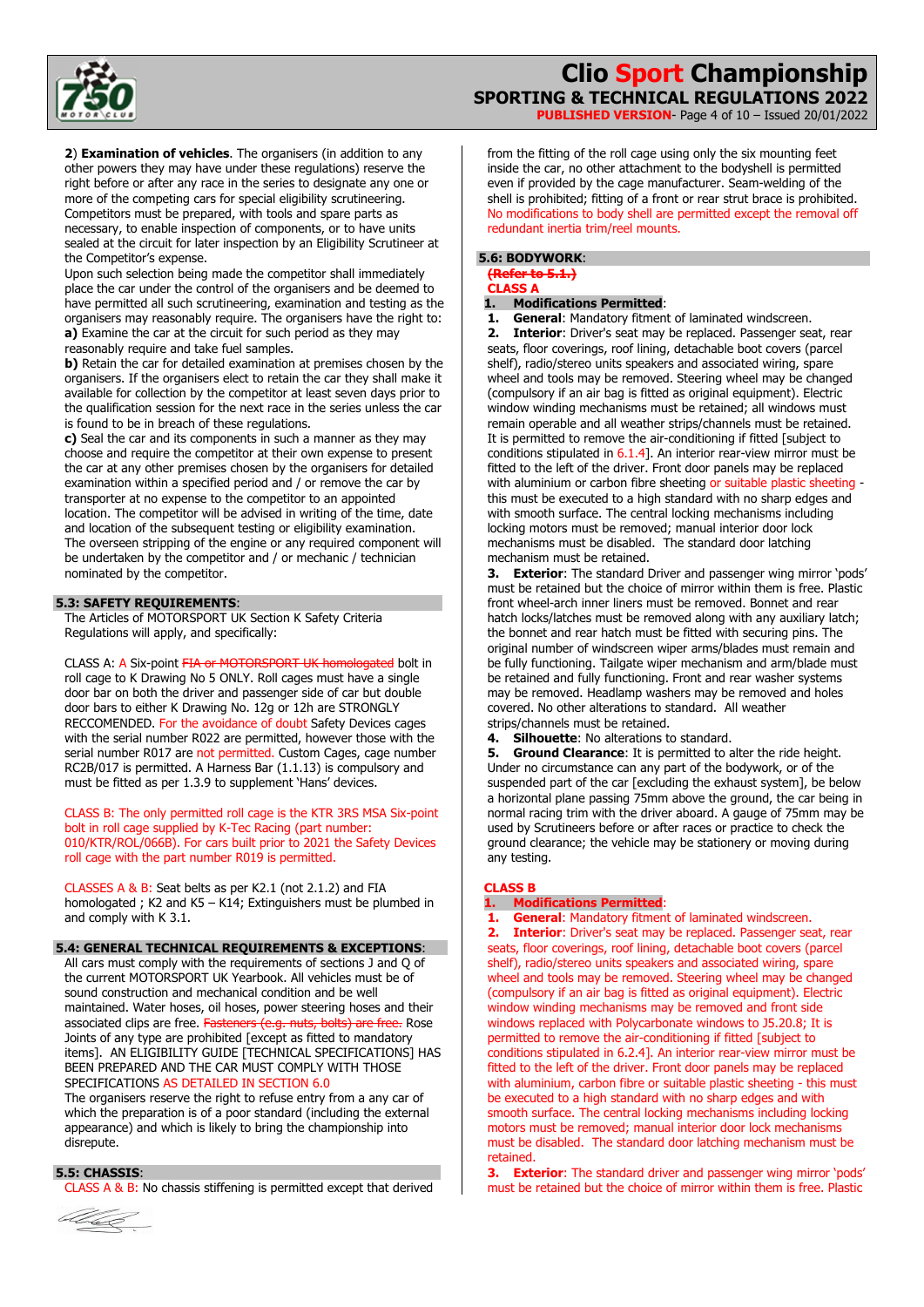

**PUBLISHED VERSION**- Page 5 of 10 – Issued 20/01/2022

front wheel-arch inner liners must be removed. Bonnet and rear hatch locks/latches must be removed along with any auxiliary latch; the bonnet and rear hatch must be fitted with securing pins. The original number of front windscreen wiper arms/blades must remain and be fully functioning. The tailgate wiper mechanism and arm/blade may be removed. Front and rear washer systems may be removed. Headlamp washers may be removed and holes covered. No other alterations to standard. All weather strips/channels must be retained.

**4. Silhouette**: No alterations to standard.

**5.** Ground Clearance: It is permitted to alter the ride height. Under no circumstance can any part of the bodywork, or of the suspended part of the car [excluding the exhaust system], be below a horizontal plane passing 75mm above the ground, the car being in normal racing trim with the driver aboard. A gauge of 75mm may be used by Scrutineers before or after races or practice to check the ground clearance; the vehicle may be stationery or moving during any testing.

#### **2. Modifications Prohibited**: **CLASS A & B:**

**1. General**: The exterior of the car must be standard for the model being raced. Any replacement body panels must be of original shape, material and thickness. The reduction in thickness of any metallic part of the car by acid-dipping, blasting or by any other means is prohibited. No modifications may be made to or material removed from the bodywork or any of its panels including internal stiffeners other than as repairs; exterior trim must be generally standard.

**2. Interior**. Rear passenger side panels, Tailgate trim panel, Rear boot trim panel may be removed. Driver and passenger upper mirror and rear window trim panels may be removed. Any other modification in contravention of 5.6.1.2 is also prohibited. The dash fascia/instrument cluster must remain as originally fitted except for immediately localized trimming for the fitment of the rollcage. The Handbrake cover and Gearlever cover to dash must be retained may be removed. The standard heater must be retained and fully functional for the purpose of demisting the front windscreen.

**3. Exterior**: It is not permitted to increase the width of the wheel arch by the addition of material to, or the deformation of, the outside or inside of the wheel arch. Additional holes for cooling, brake ducting, air intakes etc may not be made in the bodywork. Bonnet / engine cover must remain in the normal position and, when closed, must not have any non-standard gaps at any of their edges. Standard fitment auxiliary lights must be removed, these can be replaced with Renault blanking plates [CLIO 182 Renault part number: 7701209099] or a mesh/grill which must not allow a 15mm diameter sphere to pass through. Fitment of tape etc to close body gaps (e.g. bonnet to wing) is prohibited. Recessed bonnet & rear hatch securing pins are prohibited.

**4. Silhouette**: Any in contravention of 5.6.1.4.

**5. Ground Clearance**: Any in contravention of 5.6.1.5.

#### **5.7: ENGINE:**

The only permitted engines are as follows:

**CLASS A:** the Renault Clio 182 type F4R 738. All engine parts must be standard for the VIN: VF1CB220F32892321.

#### **CLASS B:** the Renault Clio 197/200 type F4R 830.

## **1. Modifications Permitted**:

### **Class A & B**:

- 1.1 The replacement of valves, valve guides and valve seats with parts of standard pattern and material is permitted. For the avoidance of doubt single piece construction valves are not permitted.
- 1.2 The replacement of engine mountings, upper engine, upper gearbox and lower stabiliser link is permitted using with only the parts listed and supplied by K-Tec Racing as per 6.1.8 for Class



## A and 6.2.8 for Class B

1.3 Big end and mains bearings are free. The use of ARP con rod bolts is allowed, all other bolts and fixings must be original Renault items.

#### **2. Modifications Prohibited**:

**Any other than those permitted in 5.7.1. The maximum permitted compression ratio is 11.0:1 in Class A and 11.5:1 in Class B.** 

**Checking will be by comparison to spare parts supplied under VIN:VF1CB220F32892321 by the manufacturer's official agent or by any other means necessary to ensure compliance.** 

The camshafts must remain entirely unmodified; it is not permitted to regrind or re-profile or grind from blanks. The standard cambelt cover/s must be retained.

**3. Location**: Position and mounting method must be standard for the model being raced with the exception of fitting the parts specified in 5.7.1.2. No additional engine/transmission support may be fitted.

**4. Oil/Water cooling**: The water radiators must remain standard in design and position with no additional air ducting. An oil cooler may be fitted within the overall periphery of the engine bay; no additional air ducts are permitted. Internal baffles may be fitted to the standard sump; the sump oil pick-up pipe may be modified.

**5. Induction Systems**: The complete standard induction system must be retained in its entirety from the cylinder head to and including the air box casing; it is not permitted to add any covering, whether heat-reflective/heat-resistant or not, to the inside or outside of any part of the induction system. Air filter elements must be present but may be replaced by non-standard filter elements inside the standard casing. No other modifications are permitted. The crankcase breather may vent direct to a catch tank [catch tank size subject to MOTORSPORT UK requirements] and any holes in the air filter housing associated with the breather system may be blanked off.

#### **6. Exhaust systems**:

.

**CLASS A**: The complete standard exhaust manifold must be retained in its entirety. The Twin tail pipe exhaust system must exit at the rear of the vehicle as standard for the Clio CB22 model type [see silhouette 5.6.1.4]. Exhaust systems may not pass through the driver/passenger compartment. The remainder of the exhaust system including silencer(s) is free but no part of the manifold, piping or silencer may have any covering or lagging, whether heat resistant, heat reflective or not. The vehicle must be fitted with a catalytic converter in the exhaust system, OEM catalytic converters may be replaced with aftermarket versions but they must be fully functional and remain in the standard location. All exhaust gasses must pass through the catalytic converter(s) and exit the vehicle via both of the tail pipes. For the avoidance of doubt systems where exhaust gasses do not pass through both tail pipes simultaneously or where one tail pipe is not connected to the rest of the system are prohibited. Emissions testing may be carried out to ensure that exhaust gasses are passing through both tail pipes simultaneously and in comparable amounts.

The standard heat deflector plates (or suitable replacements) fitted to the underside of the body must be retained for the full length of the exhaust system plus a suitable heat shield must be fitted between the manifold and lower bulkhead in order to protect key braking components.

**CLASS B**: The complete standard exhaust manifold must be retained in its entirety. The "pre-cats" may have their internals removed. The remainder of the exhaust system including silencer(s) and catalytic converter(s) may only be replaced with the parts listed in 6.2.5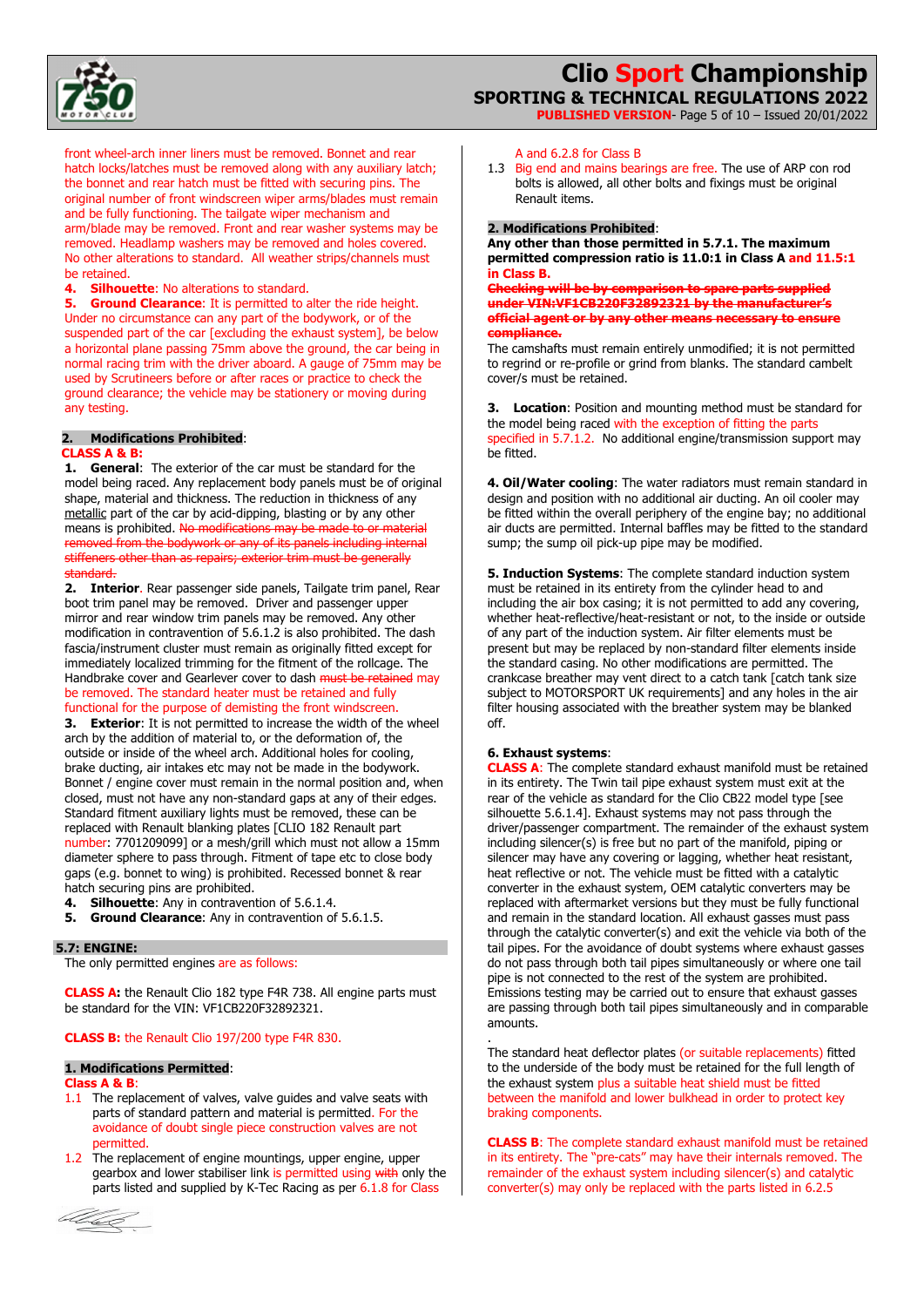

**PUBLISHED VERSION**- Page 6 of 10 – Issued 20/01/2022

**CLASS A & B:** All exhaust gasses must pass through the catalytic converter(s) and exit the vehicle via both of the tail pipes. For the avoidance of doubt systems where exhaust gasses do not pass through both tail pipes simultaneously or where one tail pipe is not connected to the rest of the system are prohibited. Emissions testing may be carried out to ensure that exhaust gasses are passing through both tail pipes simultaneously and in comparable amounts.

#### . **7**. **Ignition systems**:

**Class A:** It is a mandatory requirement to only fit and run the Clio series Engine Control Unit [ECU] Part Number KTRGEN90R750. The ECU is 182 specific supplied pre-mapped and locked with diagnosis and initial setup software and comms lead. The sole supplier is K-Tec Racing, for supplier details see 6.1.5. The ECU is a sealed item and all seals must remain intact at all times. For ECU repairs or Servicing use only the Sole Supplier. The organisers can at any time before or after a race or practice replace the competitors ECU with their own sealed unit, swap competitors ECU's between cars. No alternative or additional ECU is permitted. Plug leads and Spark plugs are free. No additional sensors are permitted. Only the standard sensors as detailed in 6.5 are permitted. Sensors must be fitted in standard positions. The second oxygen exhaust sensor after the Catalytic converter can be removed as it is not used by the ECU. The air inlet 'cold start' flap housing must be removed for racing together with the associated air pipes to the air box casing, as the function is not used by the ECU.

**Class B:** It is a mandatory requirement to retain the standard Engine Control Unit [ECU] which must have a control map installed by K-Tec Racing. No alternative or additional ECU is permitted. Plug leads and Spark plugs are free. No additional sensors are permitted. Sensors must be fitted in standard positions.

#### **8. Fuel delivery systems**:

**Class A**: It is permissible to replace only the fuel lines, and filter with non-standard items. The engine fuel gallery shield block must be retained and fitted [part 8200110830] **Class B:** The fuel delivery system must remain standard.

- **9. Additional Specific regulations for Class A only.**
- **9.1 ESP at present must be disabled at all times.**
- **9.2 Charcoal filter may be removed.**

## **5.8: SUSPENSIONS**:

**(Refer to 5.1).** The original suspension configuration must be retained. Standard Front anti-roll bars must be retained and be properly connected. Standard chassis bump-stops must be fitted in the standard position.

**1. Permitted modifications**: It is permitted to alter the ride height within the constraints of 5.6.1.

**Class A:** It is a mandatory requirement for all cars to run with the K-Tec Racing Clio Series specification front and rear coil-over suspension kit Part Number KTRSX9005 and Front Top Mounts 050/KIT/KTR/002. For supplier details see 6.1.6. All the items [and Bumpstops] supplied *with the K Tec suspension* kit must be utilised. Servicing and repairs to the mandatory dampers may only be carried out by Spax (see 6.1.12), re-valving and modifying the dampers is prohibited. Only the adjustability of Front Tracking [toe in and toe out] and Front camber [see  $6.1.3$ ] within the limits of the mandatory suspension kit is permitted. The use of Rear Camber Shims is permitted however the Rear suspension geometry must remain within the limits specified in  $6.1.3$  at all times. All measurements will be checked with the driver in the driver's seat. The organisers can at any time before or after a race or practice replace the competitors Mandatory suspension items with their own sealed units and springs. Springs are fixed for length and rate. Bolts and fixings are free, with the exception of those used to fix the front hub and suspension strut



where the use of bolts other than M14 as standard (Renault Part No. 77 03 002 835) is prohibited including offset, camber adjusting bolts or bolts modified in anyway to increase camber.

5.8.1.1 A Renault recognised Modification to the front top chassis suspension mounting may of occurred [enlarging the shock-absorber mounting hole], and thus the mandatory Front Top Mounts may be difficult to fit. It is permitted to weld [fit] a top mount plate manufactured to the dimensions shown in 6.7.2, onto the top of the front top chassis suspension mounting in the position shown in 6.7.3.

**Class B:** It is a mandatory requirement for all cars to run with the K-Tec Racing Clio Series specification front and rear coil-over suspension kit (Part Number: 050/KIT/SPX/0014) and Front Top Mounts (Part Number: 050/KIT/KTR/0016.) All the items supplied with the K-Tec Racing suspension kit must be utilised. Servicing and repairs to the mandatory dampers may only be carried out by Spax (see 6.2.12), re-valving and modifying the dampers is prohibited. Only the adjustability of Front Tracking [toe in and toe out] and Front camber [see 6.2.3] within the limits of the mandatory suspension kit is permitted. The use of Rear Camber Shims is permitted however the Rear suspension geometry must remain within the limits specified in 6.2.3 at all times. All measurements will be checked with the driver in the driver's seat. The organisers can at any time before or after a race or practice replace the competitor's Mandatory suspension items

with their own sealed units and springs. Springs are fixed for length and rate. Bolts and fixings are free but must retain OEM sizes and material.

Suspension bushes may be replaced with uprated Powerflex bushes as specified in: 6.2.6, the axle may be strengthened using the parts listed in 6.2.13

#### **2. Prohibited modifications**:

**Class A:** Modifications to any of the suspension pick-up points are prohibited [except as in 5.8.1.1 above]; this includes the 'slotting' of any suspension mounting points. Lower arms must be as Renault supplied for the Clio CB22 model type with no modifications. The moving, enlarging or repositioning of any holes or adding spacers or washers is prohibited. Offset bolts are also prohibited. Cockpit adjustable anti-roll bars are prohibited. Offset and/or adjustable suspension strut mounts are prohibited. Adjustable hub-carrier brackets are prohibited, even if the adjustability is disabled. Rear anti-roll bar is prohibited, non-standard suspension bushes are prohibited; rose joints, rod ends or similar are prohibited. Any modification which prevents a wheel from reaching its fully drooped position is prohibited. Use of any 'packing' or 'plates' is also prohibited.

**Class B:** Modifications to any of the suspension pick up points are prohibited [except as in 5.8.1.1 above]; this includes the 'slotting' of any suspension mounting points. Lower arms must be as Renault supplied for the Clio CR1N model type with no modifications. The moving, enlarging or repositioning of any holes or adding spacers or washers is prohibited. Offset bolts are also prohibited. Cockpit adjustable anti roll bars are prohibited. Offset and/or adjustable suspension strut mounts are prohibited other than those supplied with the mandatory suspension kit. Adjustable hub-carrier brackets are prohibited, even if the adjustability is disabled. Rear anti-roll bar is prohibited, Any modification which prevents a wheel from reaching its fully drooped position is prohibited. Use of any 'packing' or 'plates' is also prohibited.

**3. Wheelbase/track**: The wheelbase and track must be standard **as detailed in 6.1.3 for Class A & 6.2.3 for Class B** 

## **5.9: TRANSMISSIONS**:

#### **(Refer to 5.1).**

Gear selection and clutch operation must be purely mechanical standard for the CB22 model type model being raced, and solely under direct control of the driver. No electrical connections may operate on any part of the clutch or gear controls or linkages. Note CB22 model does have a clutch switch, that is not used by the control ECU, this can be retained but must not have any other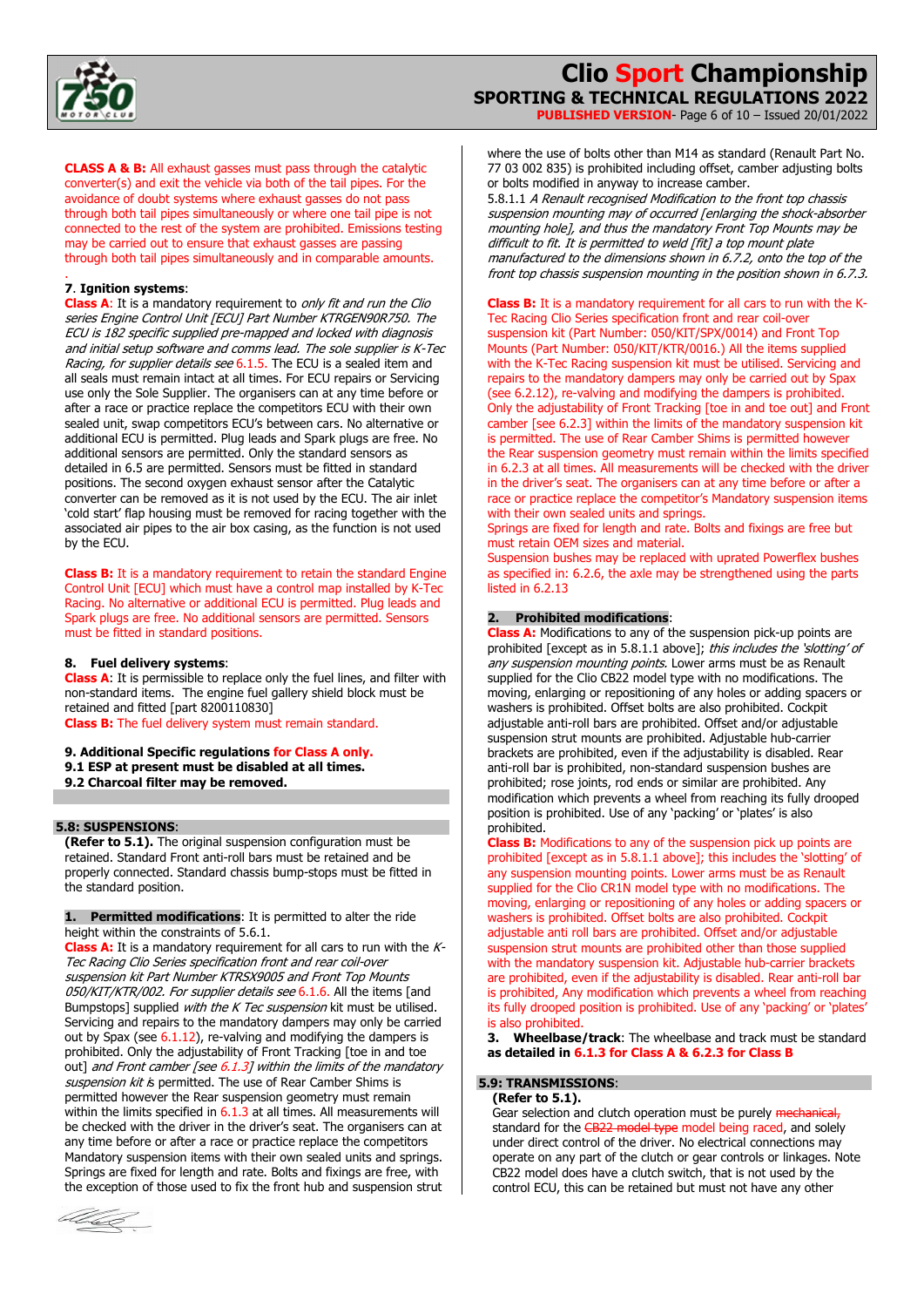

**PUBLISHED VERSION**- Page 7 of 10 – Issued 20/01/2022

electrical or electronic device connected to it weather by wires/wireless/magnetic means.

#### **1. Permitted modifications**:

**Class A:** None. Standard gearbox and final drive/axle for the CB22 model type must be retained as detailed in 6.1.3. The Clutch cover and plate may be changed for items made from uprated materials but must be of a full circumference and retain the standard pattern. For the avoidance of doubt paddle type clutches are not permitted. A list of part numbers of suitably compliant clutches can be found in section 6.1.11

**Class B:** Standard gearbox and final drive/axle for the CR1N model type must be retained as detailed in 6.3. The differential may be replaced with a Blackline ATB type differential supplied by K-Tec Racing (part number: 060/TRA/BLK/0001.)

The Clutch cover and plate may be changed for items made from uprated materials but must be of a full circumference and retain the standard pattern. For the avoidance of doubt paddle type clutches are not permitted.

#### **2. Prohibited modifications**: **Any other than those permitted in 5.9.1.**

**3. Transmissions & Drive ratios**: The use of any electronic traction control device is prohibited. Standard gearbox ratios and final drive ratios for the model type must be retained.

#### **5.10: ELECTRICS**

**1. Exterior Lighting**: Must be as per standard fitment and be fully operational. Head lights must be taped to MOTORSPORT UK regulations.

**2. Rear Warning Light**: An FIA or MOTORSPORT UK approved LED rear fog light is mandatory and must be fitted within 10cms of the centreline of the rear window and be located between the top edge of the tailgate and bottom edge of the tailgate glass. Integral rear fog lights must be rendered inoperative.

**3. Batteries**: No restrictions on type subject to MOTORSPORT UK regulations; location must be as standard for cars in Class A. A battery and electric starter motor must be fitted and be capable of repetitive starts. No external (slave) batteries may be used.

**4. Generators**: A fully working standard alternator/generator and standard pulley must be fitted and electrically connected so that the standard battery charging function is providing a charge to the onboard battery.

**5**. **Wiring:** The original standard wiring loom must be retained except as detailed in 5.6.1.2. Wiring can be added to meet 5.3, 5.4, 5.10.2 and to furnish Lap Timers, and extra gauges.

#### **5.11: BRAKES Class A: ABS**

There are two options, Option 1 for ABS as Standard, Option 2 Non-ABS. The Choice is either all Option 1 **OR** all Option 2, no combination of both options is permitted.

**OPTION 1**: The Renault Clio 182 Cup [CB22] is fitted with ABS as standard, this must remain standard and fully functioning with all original wheel sensors, ECU, pump and brake piping configuration. No modifications to the standard factory fitted system are allowed except as detailed in 5.11.1 below.

**OPTION 2**: The original ABS pump can be removed [NOT the ABS ECU] and brake piping configuration can be re-configured, but must have as mandatory the Tilton screw type proportioning valve [brake bias valve] part number 90-2000 fitted between the master cylinder and all rear brake wheel cylinders. The Mandatory Brake Bias valve location is free. The wheel sensors, wiring and ABS ECU must be retained and fully functioning as standard. Permitted modifications as  $5.11.1$  below.

#### **Class B**: ABS

The Renault Clio 197/200 [CR1N] is fitted with ABS as standard, this must remain standard and fully functioning with all original wheel sensors, ECU, pump and brake piping configuration. No modifications to the standard factory fitted system are allowed except as detailed in 5.11.1 below.

**1. Permitted Modifications**: Non-standard linings. Fitting of alternative brake piping/hosing. Discs may be replaced by standardpattern `non-genuine' parts. The braking system must remain fully operational in all aspects at all times.

**2. Prohibited Modifications**: Discs / drums may not be crossdrilled or grooved. Any hydraulically-operated handbrake is not permitted.

#### **5.12: WHEELS / STEERING**

## **1. Wheels :**

**Class A:** It is a mandatory requirement to only use either the 'Pro Race 1.2' wheels supplied manufactured by Rimstock Plc as per 6.1.9 or the Speedline Ruota wheels supplied by K-Tec Racing as per 6.1.9. Colour is free

**Class B:** It is permitted to replace the standard Renault wheels with Speedline SL1977 wheels supplied by K-Tec Racing. Colour is free. **STEERING LOCK:** It is recommended that the steering lock should be rendered inoperative, unless the vehicle is driven to the circuit on the highway.

**2. Prohibited Options**. None of the VO, VK or ES extensions in the vehicle's homologation papers is permitted.

**3. Construction & Materials**: Not applicable; wheels must be as 5.12.1.

**4. Dimensions**: see 5.12.1

**5. Steering Rack:** The standard steering rack and hydraulic

power steering must be retained as per the Clio CB22 model being raced.

**6. Wheel Studs & Nuts:** Aftermarket wheel studs and nuts are permitted in both class A & B.

#### **5.13: TYRES**

**1. Specifications**: Tyres must retain a minimum tread depth of 1.2mm at all times. The use of tyre heating/heat retention devices, tyre treatments and compounds is prohibited. No alteration to the tyre from the manufacturer's specification is permitted. Re-cutting, re-grooving or in any other way modifying the tread pattern is not permitted. All the manufacturer's data must be clearly visible. Buffing of sidewalls to remove data is prohibited.

### **2. Nominated Manufacturers**:

**Class A**: It is a mandatory requirement to only use the Yokohama Tyre specification 190/580R15 A048 Medium

## compound/specification article number N2960.

**Class B:** It is a mandatory requirement to only use the Yokohama Tyre specification 215/40/R17 A052

**3**. **Nominated supplier**: The only permitted tyre supplier is Polleysport [see 6.5.6]. All tyres supplied by Polleysport will be barcoded (see example below.) Drivers will only be permitted to use a total of 18 tyres during the course of the season. At each event drivers are allowed to use a maximum of  $8$  tyres per race weekend. Drivers must nominate which tyres they are using at each race weekend, this will be done via a tyre information form listing the barcode identification numbers of the driver's chosen tyres. The completed tyre information form must be in possession of the scrutineers prior to the start of competition (for the avoidance of doubt this is the allotted Clio Sport 182 practice session.) Any competitor found during post qualifying/race scrutineering, to have qualified or raced with a tyre not listed on the 'Tyre Information Form' will be disqualified from the results. Any competitor found to have not declared their chosen tyres prior to the practice session will be disqualified from the results and start from the back of the grid, but ahead of any cars incurring a delayed start due to time penalties. Tyres are not transferable between drivers. Any barcodes that are ineligible or damaged beyond recognition must be requested to be replaced by Polleysport. The onus is on the competitor to ensure this happens before entering a competitive session or practice or race.

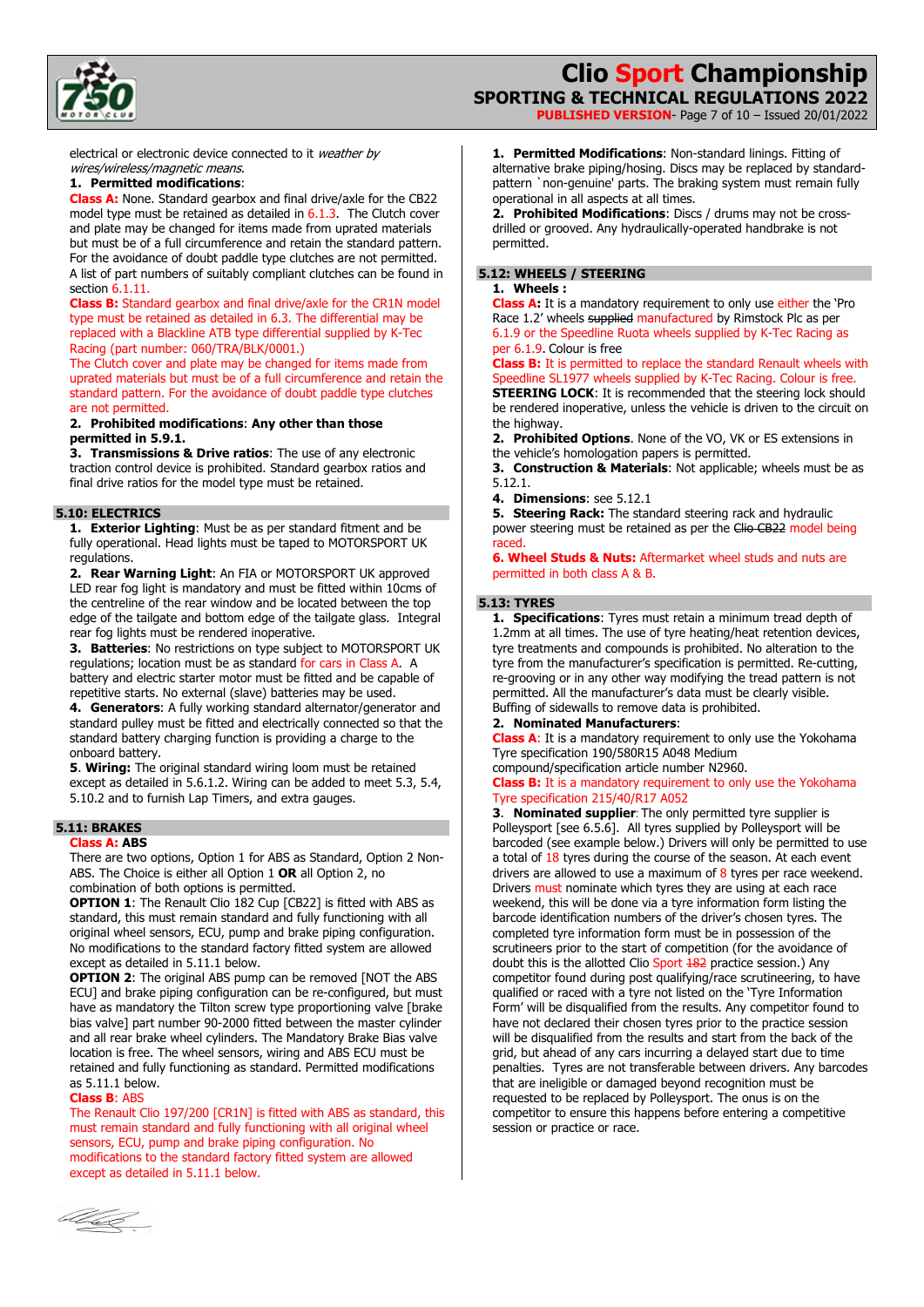

**PUBLISHED VERSION**- Page 8 of 10 – Issued 20/01/2022



## **5.14: VEHICLE WEIGHT**:

**1.** Class A: A minimum weight including driver is set at 1070kgs. **Class B:** A minimum weight including driver is set at 1175kgs

All minimum weights are including driver and race overalls, helmet etc. Random checks will be carried out during the season and no car/driver combination shall be below this minimum weight. If any vehicle is underweight penalties as per 4.1 of these regulations will be applied. Ballast can be added by competitors to achieve the minimum weight in 5.14.1 and should be carried in the car as per 5.14.2.

**2.** Ballast must only be mounted inside the car on the front passenger floor area. It is the responsibility of the competitor to provide and fit their own ballast as per the drawing in the Appendix 6.2 and to mount it to the satisfaction of the scrutineers. Care should be taken in the mounting, by use of suitable 'spreader plates' and appropriate size and quality of bolts with reference to MOTORSPORT UK regulation J5.15**.** 

3. In order to achieve parity between the classes, the 750 Motor Club reserves the right to amend the minimum weights specified in 5.14.1 at any stage of the season by giving 7 days' notice in writing to all registered competitors.

## **5.15: FUEL TANK / FUEL**

## **1. Types**:

**Class A**: Either Standard fuel tank or Mandatory Alloy Tank supplied by Go Racing [see 6.1.7] both with standard components fitted to the CB22 model type. Any other fuel tank type and components fitted are prohibited. No modifications are permitted to the standard fuel tank. A non-return valve must be incorporated in the vent system. Note: MOTORSPORT UK regulation Q13.1.4 applies to the CB22 standard model type fuel tank and Mandatory Alloy Tank. **Class B:** The standard fuel tank must be retained.

**2. Locations**: Fuel tanks must be mounted in the standard manufacturers position.

**3. Fuel**: Only petrol as defined in Section B Nomenclature & Definitions**, Pump Fuel a)** section of the MOTORSPORT UK Yearbook for the current year and complying with BSEN228 may be used; fuel which exceeds the stated RON (max) levels in Appendix 1 of Section B Nomenclature & Definitions is prohibited even if it is sold/promoted as being legal for UK Competition and/or obtainable from 'roadside' pumps. The use of additives by competitors which boost the octane rating (RON) in any petrol is prohibited. At the end of practice and the race at least 3 litres of petrol from the tank of the competing car must be available to the scrutineers for analysis. Compliance with minimum weight for the car will be taken before the petrol is removed.

**Note**: The mandatory ECU is designed to run on 100 RON with NO additives.

#### **5.16: SILENCING**:

All vehicles must comply with the relevant maximum noise limits set out in MOTORSPORT UK Blue Book regulation J. Chart 5.18.

#### **5.17: NUMBERS & CHAMPIONSHIP DECALS**

**1.Positions**: The race numbers for each rear side window shall be; (i) A minimum of 200mm high

(ii) With a stroke width of at least 20mm

(iii) Coloured reflective yellow.

In addition, the windscreen of all cars must display the competition number positioned on the upper area of the passenger's side of the windscreen, as follows;



(i) The numerals must be at least 150mm high

(ii) Be in the same colour and font as those displayed on the rear side windows

(iii) Be placed no closer than 50mm from the lower edge of the windscreen "sun-strip" and 50mm from the side edge of the windscreen.

750 Motor Club decals must be affixed prominently. Series Sponsor's decals (where applicable) must be affixed in or near the positions detailed on any diagram supplied with those decals. Cars will also be required to carry 750MC series decals on front & rear number plates in the normal number plate position. 750 Motor Club and series Sponsor's decals must take preference to any other decals. Failure to comply will render the vehicle and driver ineligible to race.

**2. Suppliers**: Sponsors and Club decals will be available at the first series race in which the vehicle is entered. Competition numbers will be obtained at the competitor's expense.

#### **6. APPENDICES:**

**6.1.1 ELIGIBILITY GUIDE 182**: Renault Clio 182 Cup, model: Clio II, model type: CB22, VIN: VF1CB220F32892321.

6.1.2 ESP. This must be disabled when racing, other details TBA.

#### 6.1.3

Wheelbase: 2485mm + 4mm to - 10mm

Rear Camber: -1°30' ±20' Rear Track:  $1408 \pm 2$ mm Rear Toe: Toe in  $0°54' \pm 50'$ 

Front Track: 1430 ±2mm Front Toe: free. Front Camber: -1*°* to -3.5*°* Front Castor: 3° ±30' King Pin: 12°50' ± 30'

Brake Disc Diameters. Front: 280 mm. Rear: 238 mm

Front Antiroll bar Diameter: 25.2 ±0.05mm . Renault Part Number: 8200104120

Gearbox: Type JC5, suffix 130 Ratios

 $1^{st}$  11:34<br> $2^{nd}$  22:41  $2^{nd}$  22:41<br> $3^{rd}$  28:37  $3^{\text{rd}}$  28:37<br>4<sup>th</sup> 34:35  $4<sup>th</sup>$  34:35<br> $5<sup>th</sup>$  39:31 5th 39:31 Final drive: 15:61

6.1.4 Air conditioning

It is permitted to remove the air conditioning components in the engine bay with the following Renault parts:

| 1 off   | 7703002855 | M10X Vis Embase         |
|---------|------------|-------------------------|
| $1$ off | 8200821816 | Belt                    |
| $1$ off | 7703033159 | <b>Nut M6x100</b>       |
| $1$ off | 7700104128 | Adjusting Bolt          |
| $1$ off | 7703002680 | M8x1 Vis Embase         |
| $1$ off | 7700868118 | Support Pump            |
| $1$ off | 8200031832 | <b>Braket Altern C2</b> |
| 4 off   | 7703002847 | Washer                  |
|         |            |                         |

1 off Alternator, Renault Part number 401745451, or of genuine aftermarket equivalent. The Control Unit in the dashboard must be retained with all the associated wiring.

### 6.1.5

ECU Supplier. [Mandatory] The mandatory ECU supplier is K-Tec Racing.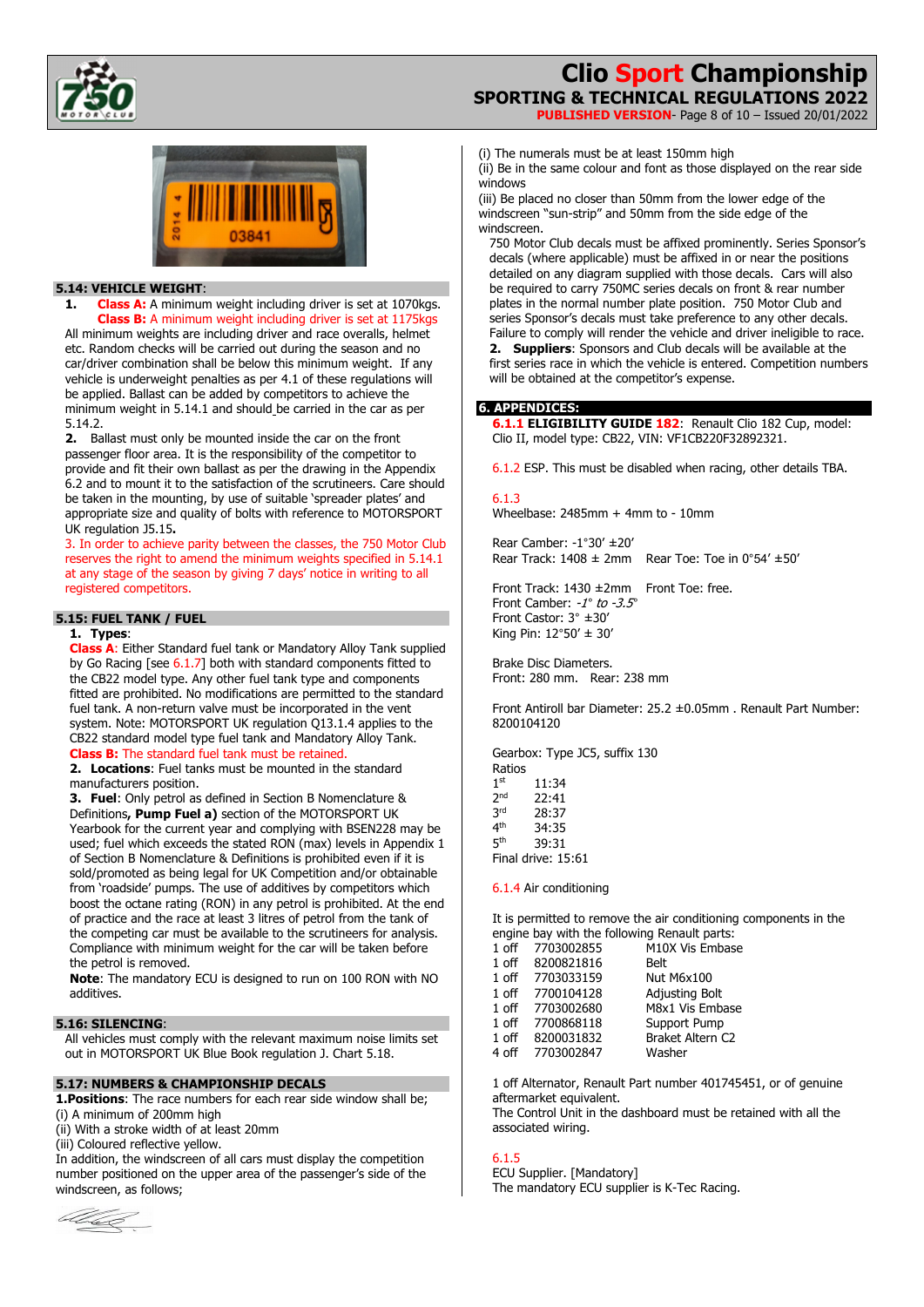

## **Clio Sport Championship SPORTING & TECHNICAL REGULATIONS 2022 PUBLISHED VERSION**- Page 9 of 10 – Issued 20/01/2022

ECU Part Number: KTR GEN90R750 Priced at £850+VAT K-Tec Racing Bournemouth Road Charlton Marshall Dorset DT11 9NE

Tel: 01258 456961 Email:sales@k-tecracing.com

Mandatory ECU Engine sensors: Renault Part numbers.

Water Temperature sensor: 8200561449 Air Temperature sensor: 7700101451 Knock Sensor: 7700866055 Line pressure sensor: 8200121800 or 8200719629 TDC sensor: 8200468645 or 8200647554 Throttle Body: 8200110994 Crankshaft sensor: N/A Injectors: 7700109254 Fuel pump/sender: 8200057324 EGO [oxygen sensor]:7700107433

6.1.6 Suspension supplier. [Mandatory] K-Tec Racing Clio Series specification front and rear coil-over suspension kit [four dampers + four springs] Part Number KTRSX9005 Priced at £899.99+VAT, and Front Top Mounts 050/KIT/KTR/002 Priced at £149+VAT. K-Tec Racing Bournemouth Road Charlton Marshall Dorset DT11 9NE

Tel: 01258 456961 Email:sales@k-tecracing.com

### 6.1.7 Fuel Tank [Optional]

Part Number: 750MC182TNK

K-Tec Racing Bournemouth Road Charlton Marshall Dorset DT11 9NE

Tel: 01258 456961 Email:sales@k-tecracing.com

OR

Part Number:8200 264 182

Go Racing Ltd 7 Fleet Marston Farm Fleet Marston Aylesbury HP18 0PZ

Tel: 07773435488

6.1.8 Engine Mountings Supplier. [Optional]

Upper Engine Mount: 030/EXT/ENG/0018, £79.00 + vat Upper Gearbox Mount: 030/EXT/ENG/0019, £79.00 + vat Lower Stabaliser Link: 030/EXT/ENG/012, £59.00 + vat

K-Tec Racing

blu<u>e</u>

Bournemouth Road Charlton Marshall Dorset DT11 9NE

Tel: 01258 456961 Email:sales@k-tecracing.com

6.1.9 Wheels

Pro Race 1.2 (Rimstock) Part Number: 5-2-57040b9 ET40 offset only

Or

Speedline Ruota Part Number: {insert} ET40 offset only

Supplier: K-Tec Racing Bournemouth Road Charlton Marshall Dorset DT11 9NE

Tel: 01258 456961 Email:sales@k-tecracing.com

6.1.10 Tyre Supplier. [Mandatory]

Yokohama 190/580R15 A048 Medium compound/specification article number N2960: £82.00 each + vat

Polleysport Brockenhurst, Wimblington Road, Manea, March, Cambridgeshire PE15 0JR

Tel: 01354 688111

6.1.11 Examples of compliant non-OEM Clutches

VALEO – 172/182 Clutch, part number: 801985 HELIX – C2RS Group N Clutch, part number 30-4203

6.1.12 Suspension servicing & repairs

Spax Dampers SPAX House. Murdock Road, Bicester Oxfordshire, OX26 4PL, England.

Tel: 01869 244771.

6.1.13 Details and specifications that enable compliance.

Engine Data:

Block: 7701472059 Crankshaft:7700111886 Piston: B 7700112313 Conrod:7701465146 Flywheel: 8200441371 Cylinder Head: 7701475731 Inlet Camshaft: 7700115267 Exhaust Camshaft: 8200032853

Subframe: 8200107153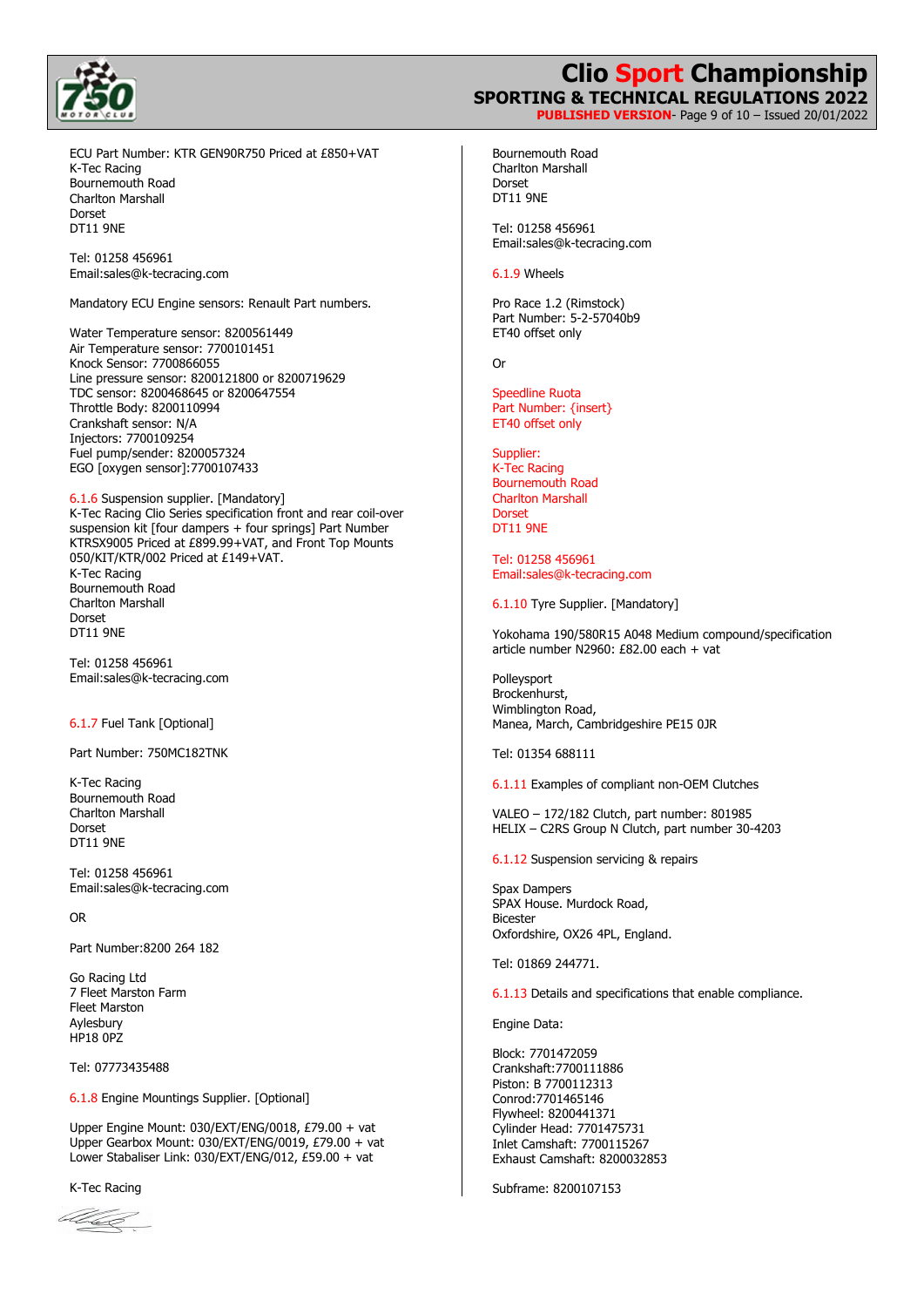

#### Rear Axle: 8200354724

Twin rear exhaust: 8200373726.

**6.2.1** ELIGIBILITY GUIDE: Renault Clio 197/200, model: Clio III, model type: CR1N.

6.2.2 ESP: N/A

6.2.3 Wheelbase: 2585mm + 4mm to - 10mm

Rear Camber: -1°30' ±20' Rear Track: 1520 ± 2mm

Front Track: 1520 ±2mm Front Toe: free. Front Camber: -1° to -3.5° Front Castor: 3° ±30'

Brake Disc Diameters. Front: 312 mm. Rear: 300 mm

Gearbox: Type TL4, suffix 003 Ratios 1st 11:35 2nd 19:37 3rd 29:43 4th 34:41 5th 38:39<br>6<sup>th</sup> 39:34

6th 39:34 Final drive: 16:69

#### Or

Type TL4, suffix 024 Ratios 1st 11:35 2nd 19:37 3rd 29:43<br>4th 34:41 4th 34:41<br>5th 35:34 35:34 6th 37:30 Final drive: 16:69

#### Or

Type TL04, suffix 031 Ratios 1st 11:37 2nd 19:40 3rd 27:41 4th 34:41 5th 35:34 6th 37:30 Final drive: 16:69

#### 6.2.4 Air conditioning

It is permitted to remove the air conditioning components in the engine bay with the following parts supplied by K-Tec Racing:

ING/BLT/013A

alle

**Clio Sport Championship SPORTING & TECHNICAL REGULATIONS 2022 PUBLISHED VERSION**- Page 10 of 10 – Issued 20/01/2022

6.2.5 ECU Supplier. [Mandatory] The mandatory ECU map is supplied by K-Tec Racing.

K-Tec Racing Bournemouth Road Charlton Marshall Dorset DT11 9NE

Tel: 01258 456961 Email:sales@k-tecracing.com

6.2.6 Suspension K-Tec Racing Clio 197/200 Series specification front and rear coilover suspension kit [four dampers + four springs] Part Number 050/KIT/SPX/0014 and Front Top Mounts (x2) Part Number: 050/KIT/KTR/0016 Powerflex Front Lower Arm Bush: 030/MOU/PFX/020A Powerflex Rear Lower Arm Bush: Powerflex Rear Beam Mounting Bush: 030/MOU/PFX/027A

K-Tec Racing Bournemouth Road Charlton Marshall Dorset DT11 9NE

Tel: 01258 456961 Email:sales@k-tecracing.com

6.2.7 Exhaust

Sports catalytic converter: 040/KTR/197/K08 Front pipe: 040/KTR/CL3/0006 Mid link pipe: 040/KTR/CL3/0002<br>Twin rear silencer: 040/KTR/CL3/0003 Twin rear silencer:<br>Tail pipes: 040/KTR/CL3/0005

Supplier: K-Tec Racing Bournemouth Road Charlton Marshall Dorset DT11 9NE

Tel: 01258 456961 Email:sales@k-tecracing.com

6.2.8 Engine Mountings

Upper Engine Mount: 030/EXT/ENG/0011 Upper Gearbox Mount: 030/EXT/ENG/0012 Lower Stabaliser Link: 030/EXT/ENG/013

Supplier: K-Tec Racing Bournemouth Road Charlton Marshall Dorset DT11 9NE

Tel: 01258 456961 Email:sales@k-tecracing.com

6.2.9 Wheel Supplier. [Optional]

Part Number: 080/SPL/197/002 ET68 offset only.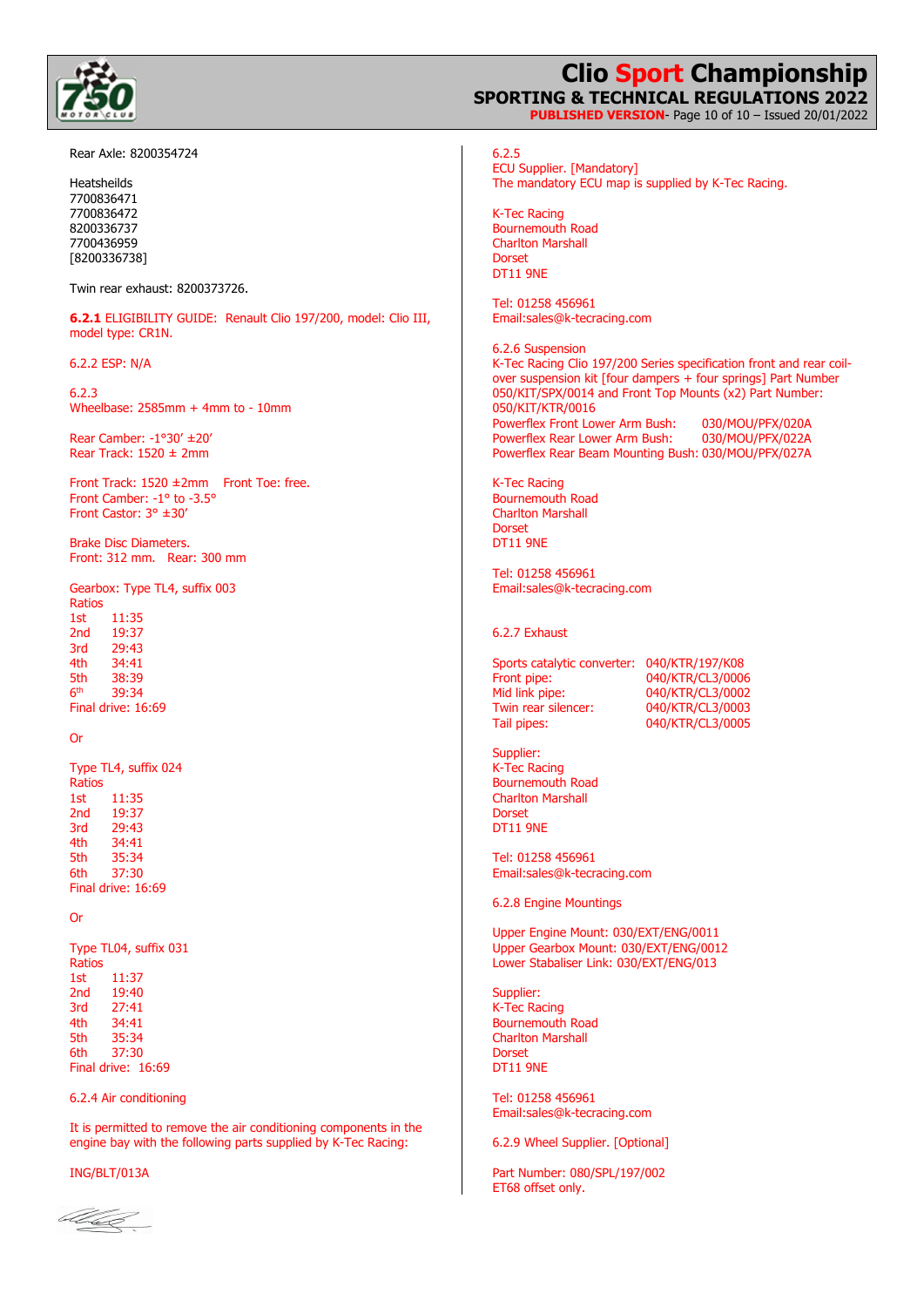

**PUBLISHED VERSION**- Page 11 of 10 – Issued 20/01/2022

K-Tec Racing Bournemouth Road Charlton Marshall Dorset DT11 9NE

Tel: 01258 456961 Email:sales@k-tecracing.com

6.2.10 Tyre Supplier. [Mandatory]

Yokohama 215/40R17 A052: £xxx.00 each + vat

Polleysport Brockenhurst, Wimblington Road, Manea, March, Cambridgeshire PE15 0JR

Tel: 01354 688111

6.2.11 Examples of compliant non-OEM Clutches

HELIX – C3RS Uprated Organic Clutch, part number 060/CLU/C3R/001 (Cover) + 060/CLU/C3R/002 (plate)

6.2.12 Suspension servicing & repairs

Spax Dampers SPAX House. Murdock Road, Bicester Oxfordshire, OX26 4PL, England.

Tel: 01869 244771.

6.2.13 Axle Strengthening Kit

Part Number: 030/PUR/BEA/0044

Supplier: K-Tec Racing Bournemouth Road Charlton Marshall Dorset DT11 9NE

Tel: 01258 456961 Email:sales@k-tecracing.com

## . **ITS VERY SIMPLE, IF IN DOUBT ASK.**

**Please make contact with the 750MC if you have any queries regarding these regulations. They are the only people who can definitively provide the answers required to your questions.** 

alle

. . . . . . . . .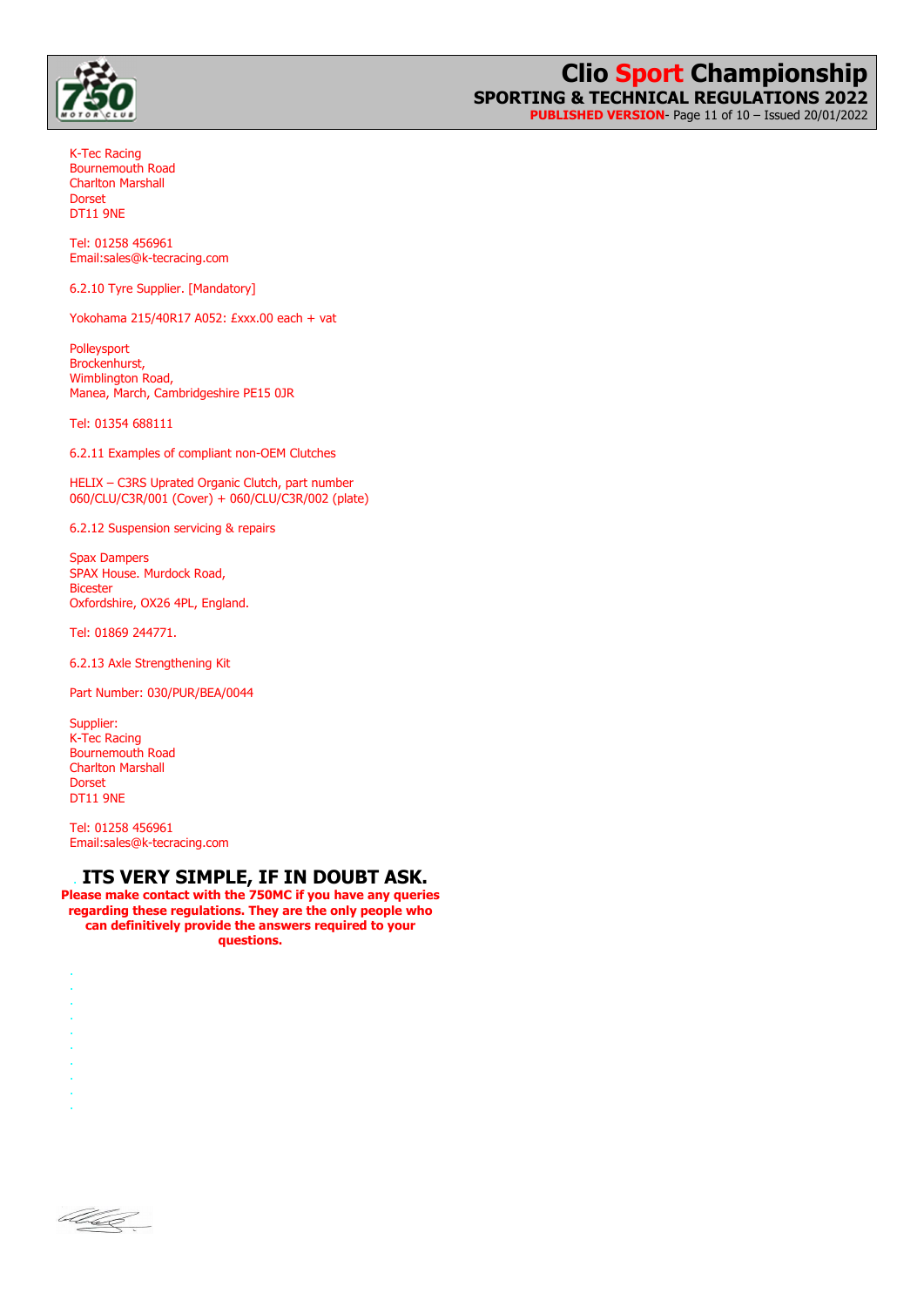

**PUBLISHED VERSION**- Page 12 of 10 – Issued 20/01/2022

## 00000010000**6.7: Drawings**







'x.x PCD' is 63.0mm +/- 0.1 mm

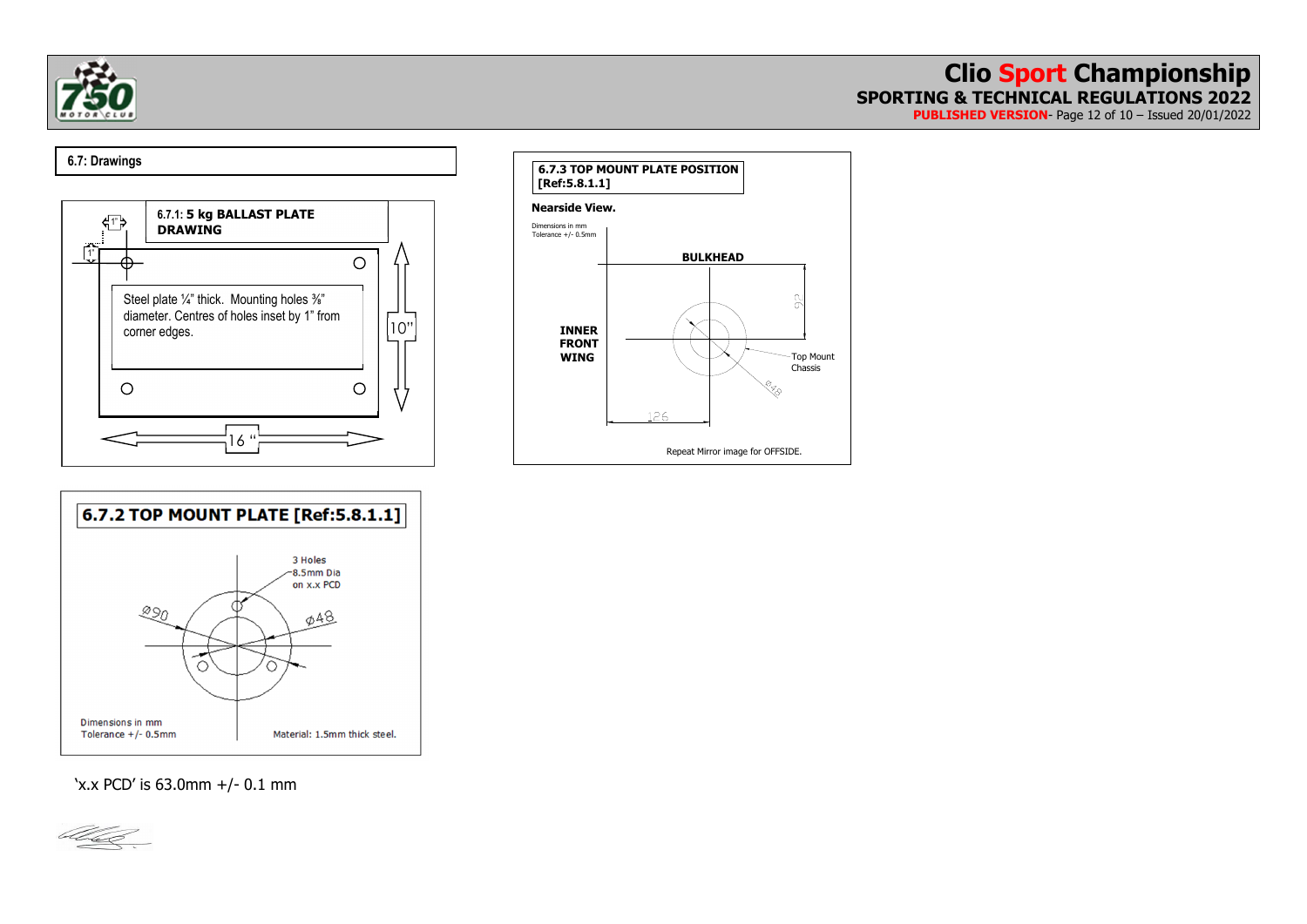**Guidance Notes (CLASS A – 182).** 

**The Model type and especially the Vin must be used to ensure the competitors vehicle conforms to the regulations, and can also be used to acquire the correct spare parts.** 

The control ECU is designed and programmed to provide the optimum engine performance with the sensors listed, and with a standard component engine with a compression ratio of 11:1, **running on pump fuel. By not using the specified standard parts or deviating in any way the engine performance will be reduced, and may result in permanent damaged.**  Also the ECU is capable of Data-logging, with most of the data being available to Scrutineering only. It is also capable of providing the competitor with fault coding and certain other data.

**The series requires the eligible car to be the 182 CUP variant, however a 182 sport can be used provided the CUP options are fitted, pertaining to the Front Suspension Hubs, flanges, and drive-shafts and rear wing. Other 'CUP' requirements on trim and accessories are not perceived as relevant and thus do not need to be evident.** 

**It is NOT considered viable to upgrade 172 type cars to the 182 CUP requirement.** 

**Air conditioning, as stated can be removed, but only the compressor and radiator and associated piping in the engine bay. A kit of replacement parts is listed as mandatory to provide a reliable and compliant modification so each car is the same and easily policed. There are 'other' kits and methods that have and are proving to be very un-reliable and damaging engines when used in motorsport.** 

**ESP must be disabled when racing, and at the moment this has to be selected by the driver, until a secure method is found.** 

ABS, two options its either you comply to option 1 or option 2 there is no combination allowed. The facts have confirmed the original concern and thus its either full standard ABS or Non ABS **but the fitting of a mandatory brake bias valve for the rear brakes to avoid lock up but also to comply with MOTORSPORT UK regulations requiring the 25% braking to the rear wheels. The ABS ECU will remain operational with both options, and the standard wheel sensors have to be fitted and working. The Engine ECU uses the wheel sensor data and ABS ECU interface, and Scrutineering can access this data to ensure function and gearbox/final drive ratio.** 

**Gearbox ratios are stipulated, so ensure the gearbox fitted is the correct type JC5 suffix 130, as it can be checked electronically.** 

**There are 'other' useful Renault part numbers listed in this document to determine the exact part requirement for the race car eligibility.** 

Fuel surge – fuel surge is an issue when running very low fuel levels – however, it has been noted that some cars do suffer fuel surge with 10+ litres in the fuel tank. If you're suffering with **fuel surge then a previously successful fix is to replace the fuel pump with an OEM product.** 

**Engine mounts: It is clear the standard engine mounts do degrade over racing, so the option to use upgraded types is allowed, as well as standard, but it is either/or, no combinations.** 

#### **Clutch type (Classes A & B) – for clarification:**





**Not within Regulations Within Regulations**